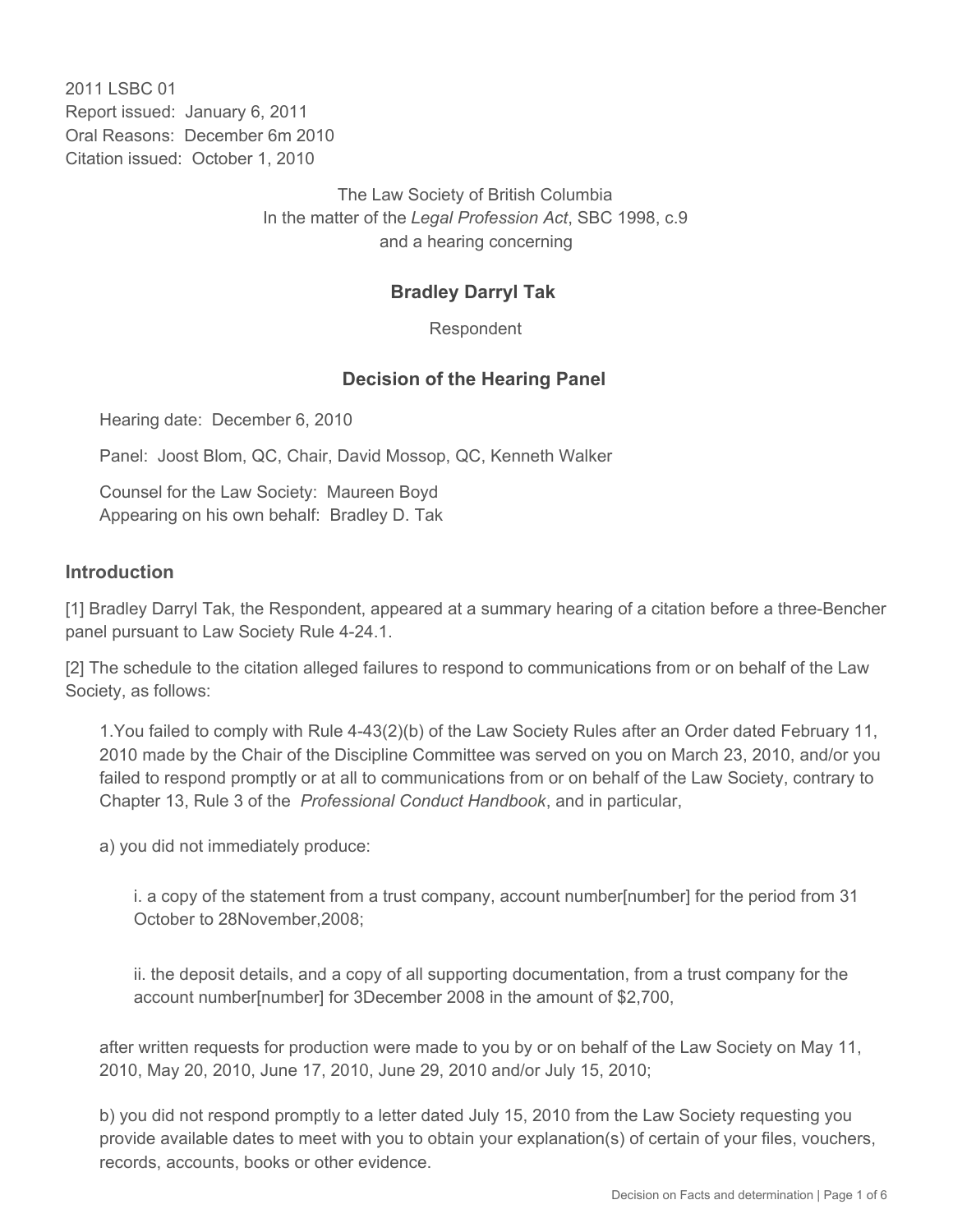[3] The Law Society relied upon affidavit evidence. The Respondent testified to the circumstances surrounding his actions.

[4] At the conclusion of the hearing, we gave brief oral reasons, with written reasons to follow, finding that professional misconduct was proven for failure to respond to the demands for production of the sought bank documents as set out in point a) of the citation. We also found professional misconduct relating to failure to provide "available dates" as set out in point b).

[5] The Respondent then applied for an adjournment of the penalty phase of the summary hearing. His application was based upon the wish to consult counsel and prepare submissions, given that Law Society counsel had indicated it would propose a very substantial period of suspension. Ms. Boyd opposed an adjournment into January on the basis that her letter to the Respondent of October 1, 2010 (a copy of which was under tab 2 of the Affidavits of Service) had given him ample notice of the Law Society's position. The letter stated the Law Society contemplated relying on the Respondent's Professional Conduct Record to make submissions that the recurring misconduct indicated ungovernability and supported the imposition of a significant period of suspension. The penalty expected to be sought, as indicated in the letter, was a suspension in the range of six to nine months.

[6] We granted an adjournment to 5:00 pm on Monday, January 17, 2011. We indicated that we expected the Respondent to be ready to proceed at that time and that we would not look favourably on any application by him to adjourn the matter further.

[7] These are our written reasons on the facts and verdict phase of the proceeding.

# **Background**

[8] On February 11, 2010 an order was given pursuant to Rule 4-43 that ordered an investigation into the books, records and accounts of the Respondent.

[9] On March 23, 2010, five weeks after the order was made, Mr. Barbour, an accountant engaged by the Law Society, began the investigation pursuant to the order. On the same day, Mr. Barbour met with the Respondent and obtained a box containing accounting records.

[10] Mr. Barbour met with the Respondent on April 9, 2010 and again on April 14, 2010. The Respondent co-operated during these meetings.

[11] Mr. Barbour determined that he required further bank records and, through a series of emails and voice messages, it became clear that Mr. Barbour was particularly interested in the bank statement and banking records mentioned in point a) of the citation, quoted in paragraph 2 of these reasons. The reason was that they related to transactions that figured in a complaint to the Law Society made by KP, a client of the Respondent. Mr. Barbour brought a bank authorization form that would have permitted the Law Society to obtain the bank documents directly from the bank to a meeting with Respondent on May 18, 2010. Mr. Barbour did not get the authorization signed at this meeting. In retrospect, this is an unfortunate circumstance because it is in the failure to provide these bank documents that the Respondent is now found to have professionally misconducted himself. However, Mr. Barbour decided not to ask the Respondent to sign the authorization because the Respondent told Mr. Barbour that he (the Respondent) had made an oral request to a customer service representative at the bank to have the branch retrieve the documents, and he expected they would be provided. Mr. Barbour was not wrong to accept this statement. He emailed the Respondent on May 20, confirming that the Respondent had requested the relevant documents from the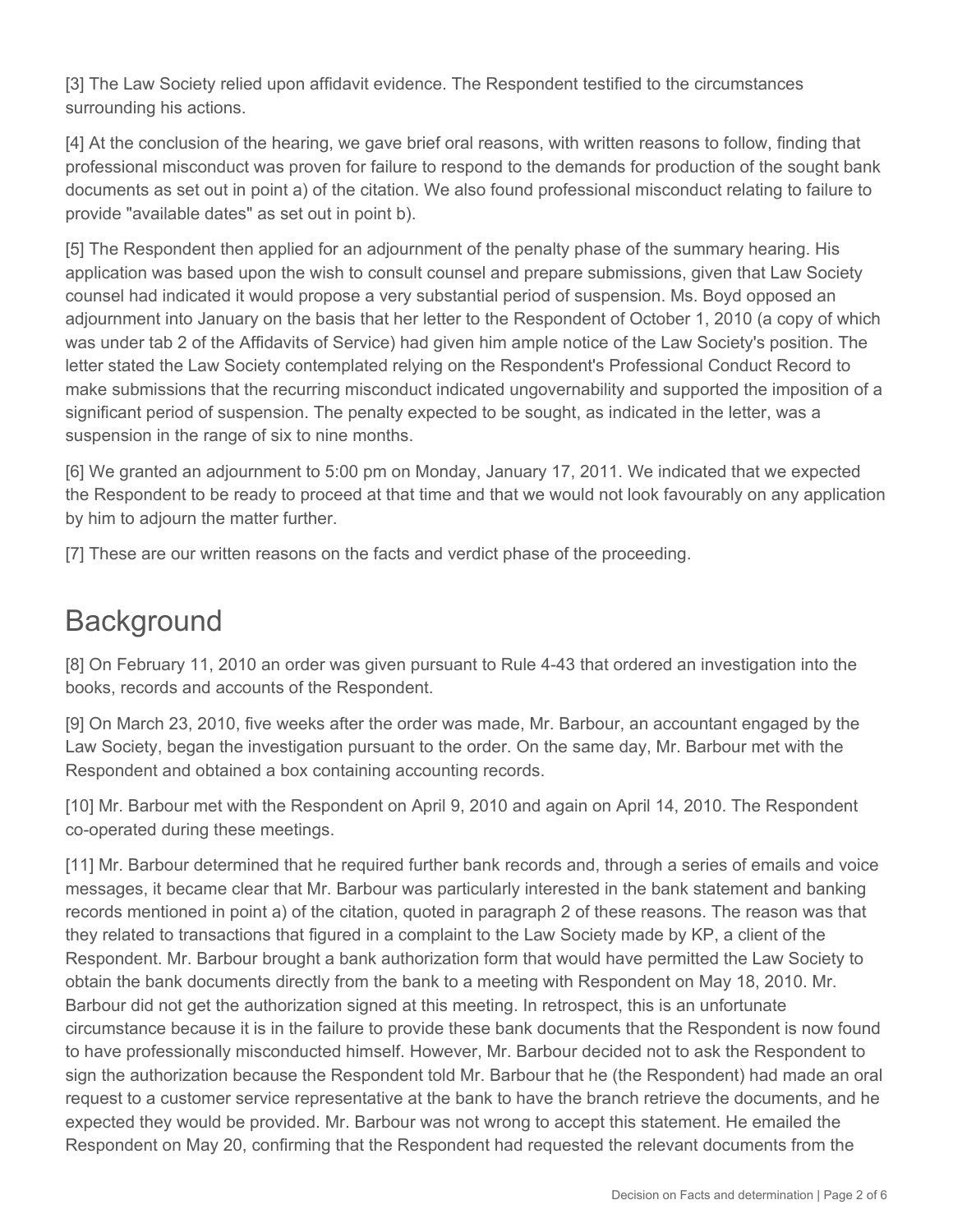bank.

[12] On June 17 Mr. Barbour emailed another request for the documents, together with a proposed date for a further meeting at the Respondent's office "to do a further review of all files (current and historical) in the KP matter." The Respondent answered by email on June 22, saying he could not meet on the date Mr. Barbour had proposed and suggesting another date. That turned out to be impossible for Mr. Barbour, who by email of June 23 suggested a date of July 2. On June 29, not having heard from the Respondent, Mr. Barbour emailed, "[I]f you are not available to meet on 2 July 2002 [sic] as suggested would you please forward the information outlined in my email of 17 June 2010 ... as soon as possible?"

[13] On July 12, 2010, still not having heard from the Respondent, Mr. Barbour requested the assistance of Mr. Caldwell, a staff member of the Law Society, by letter of that date.

[14] Mr. Caldwell wrote a letter, and it was personally delivered to the Respondent on July 15, 2010 and also emailed to him. This letter, in strong language, identifies the need for the production of the bank documents and enclosed the bank authorization to be signed by the Respondent. The signed authorization would have permitted the Law Society to obtain the documents directly from the bank. The letter also required that the Respondent provide "at least five days between August 5 and August 12 on which you will be available." The letter demanded that the Respondent respond prior to July 30, 2010.

[15] The Respondent went to rural Saskatchewan on July 21, 2010 to be with his wife's mother, who was terminally ill. He left Vancouver without signing the authorization or otherwise responding to the July 15, 2010 letter.

[16] On July 30, 2010, the Respondent sent an email from his BlackBerry to Mr. Caldwell at the Law Society advising of the death of his mother-in-law and of his having had to go to rural Saskatchewan to be with her and the rest of the family. In this email he advised that he would be returning home to British Columbia the week of August 1, and he indicated that he would comply with the requests contained in the letter of July 15 on his return. This email did not come to Mr. Caldwell's attention because the Respondent addressed it to an incorrect email address, which caused it to be received at the Law Society in the "postmaster" mailbox, from which it was not retrieved until late September.

[17] In fact the Respondent did not return until the middle of August, and he did not immediately respond upon his return.

[18] By letter of August 25, 2010, mailed and emailed, Mr. Caldwell advised the Respondent that his failure to respond to Mr. Barbour and Mr. Caldwell's requests was being referred to the Discipline Committee, which would be meeting on September 1, 2010.

[19] On August 30, the Respondent faxed a letter to Mr. Barbour, attaching a signed authorization to Mr. Barbour to obtain the bank documents in question. In the letter the Respondent advised that he was not in possession of any other files in the KP matter.

[20] On the same day, the Respondent faxed and emailed a response to Mr. Caldwell, attaching his letter to Mr. Barbour. In his letter he also said, "As you are aware from my last email to you which was sent on July 30, 2010 [the email Mr. Caldwell did not receive] there has been some significant upheaval in my family life due to the recent passing of my wife's mother." He also advised that, since returning from Saskatchewan "... my wife continues to have frequent anxiety attacks and emotional breakdowns ..." He acknowledged that he "should have gotten a response to Mr. Barbour earlier," but "did attempt to have Mr. Barbour attend at my office at the end of June but we were not able to arrange a mutually convenient time." He apologized for the delay.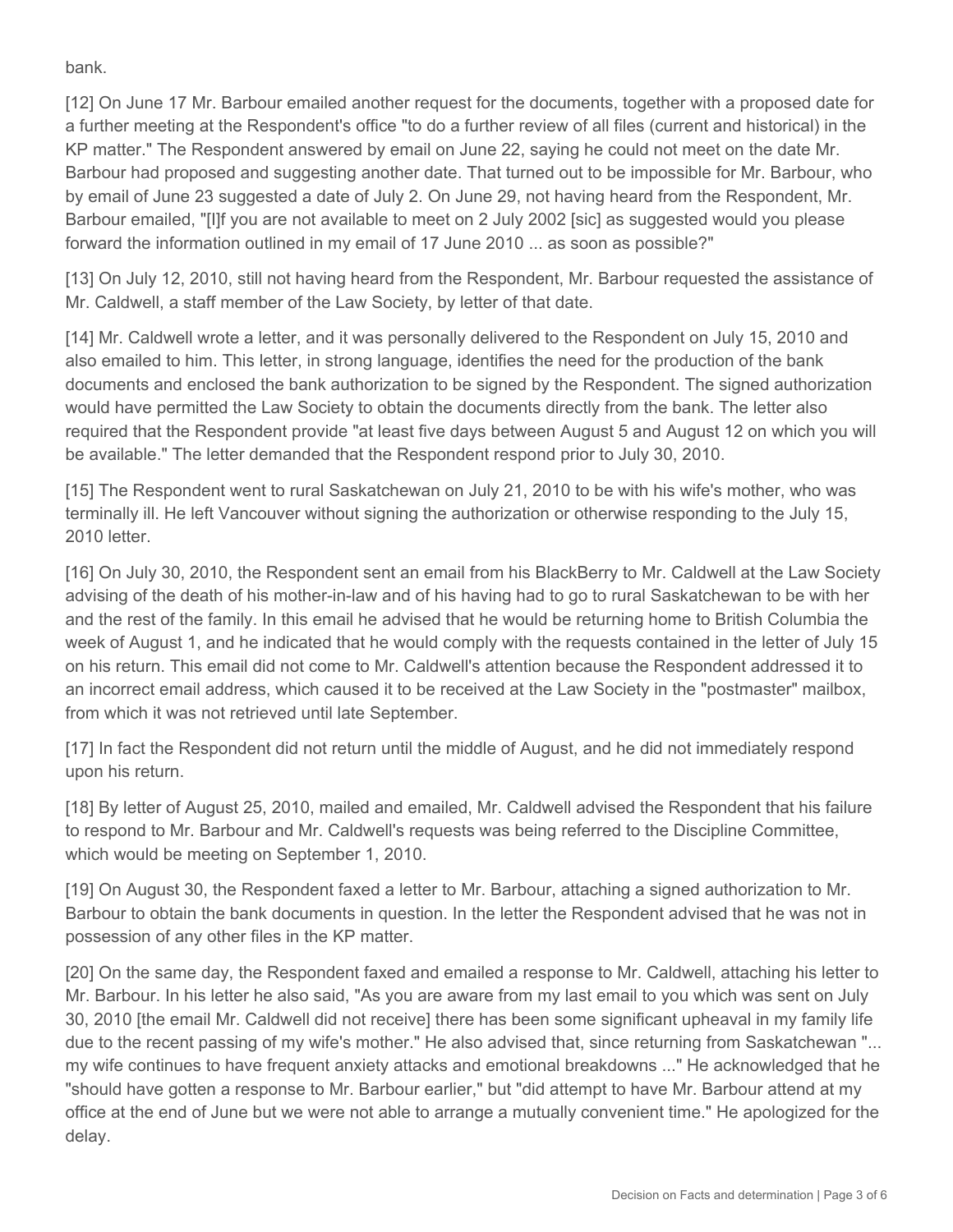[21] The Respondent testified that, between receiving Mr. Caldwell's letter of August 25 and replying to it on August 30, he telephoned the bank and learned that the documents had not been retrieved. This was the only contact he had with the bank after his initial telephone request to it, of which he had advised Mr. Barbour at their meeting of May 17, 2010.

[22] The signed authorization permitted the Law Society to obtain the needed bank information, and that information was received on September 27, 2010 (four weeks after Mr. Barbour's request). Since there were no other files in the KP matter in the Respondent's possession, Mr. Barbour and the Law Society did not require a further meeting with the Respondent.

## **Position of the Parties**

[23] Chapter 13, Rule 3 of the *Professional Conduct Handbook* states in paragraph (a) that a lawyer must "reply promptly to any communication from the Law Society" and, in paragraph (b), that the lawyer must "provide documents as required to the Law Society." The Law Society submits that failure to reply or to provide documents in a substantive, timely way amounts to professional misconduct.

[24] There is some authority on how the time element, in a case of failure to respond promptly, relates to other circumstances. In *Law Society of BC v. Oldroyd*, 2007 LSBC 6, Mr. Oldroyd was required to respond to a Rule 4-43 order, and he resigned on April 14, 2010. He never co-operated or responded to the various requests. He never appeared at the hearing, nor were there any excuses or explanation offered for the failure to respond. The panel had no difficulty in finding professional misconduct. However, in *Law Society of BC v. Skogstad*, 2008 LSBC 19, the panel found that a delay of three months, which was mostly caused by having to retrieve a file from a client, was not a failure to provide books and records promptly. The panel emphasized that Mr. Skogstad communicated with the Law Society throughout the three months and that the Law Society's investigation was not hampered by the delay. Counsel on behalf of the Law Society took the position that the facts in the case before us amounted to a failure to respond promptly, as set out in the two parts of the citation quoted in paragraph [2] above.

[25] The Respondent submitted that he intended throughout to comply, had not intended to impede the investigation and that, judged in the light of the circumstances, he had not been culpably slow in responding. Much of the delay in producing the bank documents, he submitted, was caused by the inability to find a mutually suitable date for the meeting with Mr. Barbour. He said he wanted to hand over the documents to Mr. Barbour personally, showing his co-operation, rather than to have Mr. Barbour retrieve the documents. The delay in responding to Mr. Caldwell's letter of July 15 was, he said, due to the emergency of his mother-in-law's illness, the need to go to Saskatchewan on July 21 for some weeks, and the need to attend to his family following the mother-in-law's death. He suggests that, because of the circumstances, his response did not amount to failure to respond promptly, nor to "gross culpable neglect of his duties as a lawyer", a test for professional misconduct set out in *Law Society of BC v. Martin*, 2005 LSBC 16 at para. 154.

# **Analysis**

[26] The law on failure to respond promptly as constituting professional misconduct is set out in *Law Society of BC v. Dobbin*, 1999 LSBC 27 at paragraphs 21, 23 and 25:

[21] As Bencher Gerald Lecovin, sitting as a one Bencher Hearing Panel, wrote in Reasons dated April 15, 1999, in the case of *MacDonald*, 1999 LSBC 20, page 3: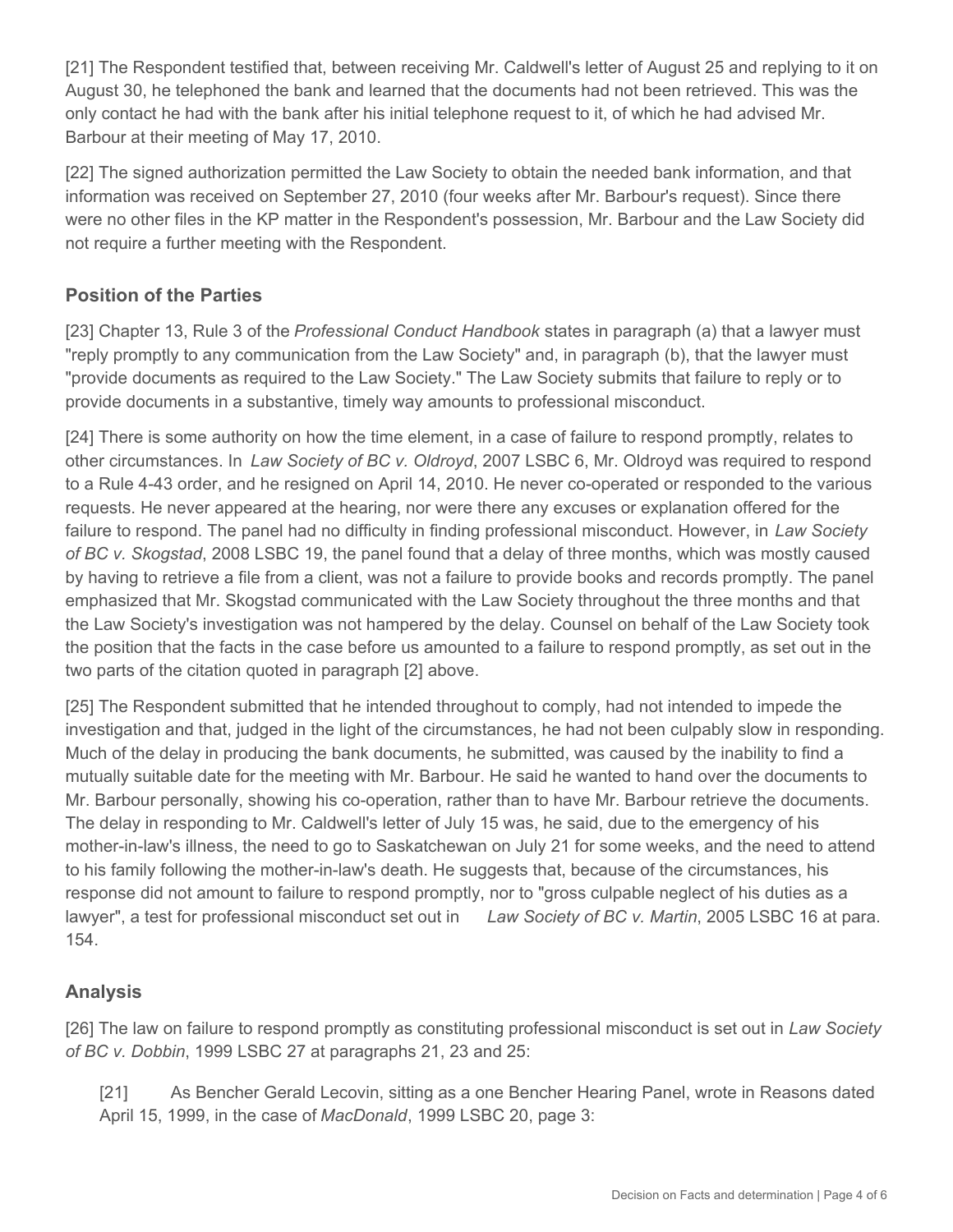Failing to respond promptly is a grave matter, and as has been pointed out, our Rules are there to protect the public. We are a self-governing society, this is a rare privilege which must be constantly earned. To protect the public requires an investigative process which mandates prompt replies from members to inquiries made by the Law Society. The *Peters* case quoted refers to *Artinian v. The College of Physicians and Surgeons* (1990), 73 OR (2d) 204 as authority for the proposition that every professional has an obligation to cooperate with his or her self-governing body in an investigation into their affairs.

. . .

[23] The Benchers are well aware that responding to Law Society communications may be irksome or burdensome. For overworked and highly stressed professionals, the task of picking up a file, often a closed or neglected file, and responding to the Law Society is a thankless, unpaid and, often, time-consuming task. Many times the burden will be compounded by the knowledge that the letter which must be sent will reveal that the lawyer has behaved in a sub-standard or unprofessional way. For many lawyers, the duty to respond clashes with values they apply every day in their practices: the privilege against self-crimination and the right to remain silent. That clash sometimes produces resentment and a temptation to stick one's head in the sand. While the Benchers understand that those sorts of equivocations or rationalizations sometimes paralyze practitioners who are under a duty to respond to the Law Society, the Benchers wish to ensure that members are under no illusions as to their duty to respond nor as to how the Benchers will deal with a failure to discharge that duty: we repeat, responding promptly, candidly and completely to Law Society communications is the cornerstone of our right to self-govern.

. . .

[25] Frequently, the member's failure to respond to Law Society communications is a sequel to a prior, frustrating failure to respond to client communications or to other lawyers' communications. Procrastination in responding to the Law Society, or willful failure to respond to the Law Society, may be symptomatic of other practice problems involving delay on files or other dereliction of professional duty. ... There is no doubt whatever that a persistent, intransigent failure to respond to Law Society communications brings the legal profession into disrepute. ...

[27] On the bank documents, there are some mitigating factors in relation to the period from the meeting of May 18 until July 15, 2010. Although he could have acted more energetically, the Respondent was co-operating with Mr. Barbour. He met with Mr. Barbour on three occasions including May 18, 2010. He provided documents. He tried to meet with Mr. Barbour again, but a mutually convenient date was not found. However, the letter of Mr. Caldwell dated July 15, 2010 and its direct language removed any excuse for further delay. The events since May 18, together with the contents of Mr. Caldwell's letter, required an immediate response. The Respondent did not sign the authorization, and did not write until his email of July 30, 2010. That email only gave reasons why he could not yet respond to the Law Society's requests. Nor did the Respondent act immediately on his return from Saskatchewan. He did nothing until he received the letter of Mr. Caldwell of August 25, which told him the meeting of the Discipline Committee was imminent. We find that the failure to respond in these circumstances to the request for the production of the bank documents does constitute professional misconduct.

[28] On the facts we also find that the Respondent failed to respond promptly or at all to the requirement in Mr. Caldwell's July 15 letter that he provide five days that he was available between August 3 and August 12. As it turns out, a further meeting was not necessary. This is perhaps less serious in result because the